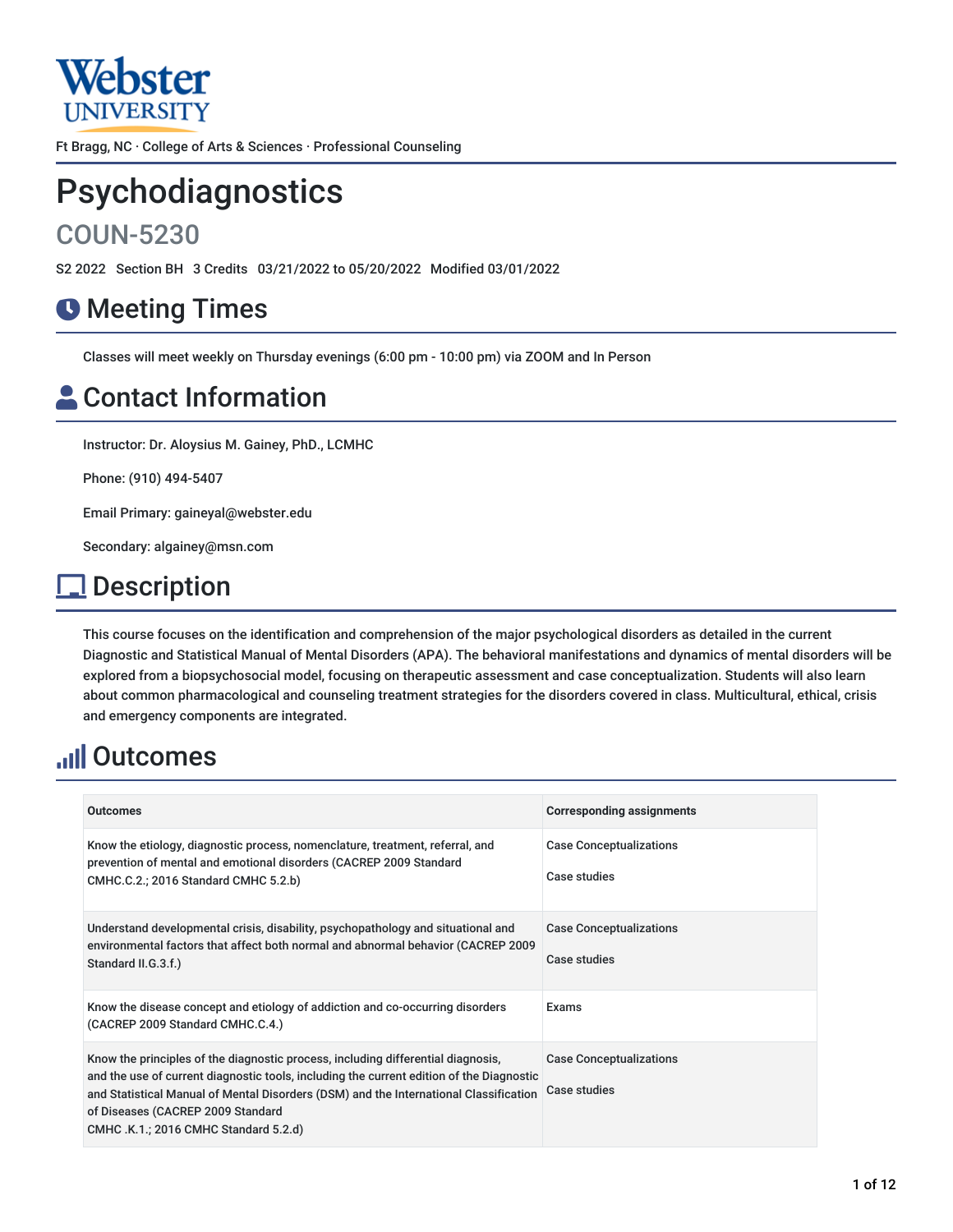| Understand the established diagnostic criteria for mental and emotional<br>disorders, and describe treatment modalities and placement criteria within the<br>continuum of care (CACREP 2009 Standard CMHC.K.2.)                                                                                                                           | Exams                                                          |
|-------------------------------------------------------------------------------------------------------------------------------------------------------------------------------------------------------------------------------------------------------------------------------------------------------------------------------------------|----------------------------------------------------------------|
| Know the impact of co-occurring substance use disorders on medical and<br>psychological disorders and the potential for substance use disorders to mimic<br>and/or co-occur with a variety of neurological, medical, and psychological disorders<br>(CACREP 2009 Standard CMHC.K.3; CMHC 2016 Standard 5.2.e.)                            | Exams                                                          |
| Know the neurobiological and medical foundation and etiology of<br>addiction and co-occurring disorders (CACREP 2016 Standard CMHC 5.1.d)                                                                                                                                                                                                 | Exams                                                          |
| Understand the impact of biological and neurological mechanisms on mental<br>health (CACREP 2016 Standard CMHC 5.2.g)                                                                                                                                                                                                                     | <b>Case Conceptualizations</b><br><b>Case studies</b>          |
| Understand basic classifications, indications, and contraindications of<br>commonly prescribed psychopharmacological medications so that<br>appropriate referrals can be made for medications evaluations so that the side<br>effects of such medications can be identified (CACREP 2009 Standard CMHC<br>G.3.; 2016 Standard CMHC 5.2.h) | <b>Case Conceptualizations</b>                                 |
| Understand the biological, neurological, and physiological factors that<br>affect human development, functioning, and behavior (CACREP 2016 Standard CMHC<br>2.3.e)                                                                                                                                                                       | <b>Case Conceptualizations</b><br><b>Case studies</b>          |
| Understand the impact of crisis and trauma on individuals with mental health<br>diagnoses (CACREP 2016 Standard CMHC 5.2.f.)                                                                                                                                                                                                              | Exams<br><b>Case studies</b>                                   |
| Appropriately use diagnostic tools, including the current edition of the<br>DSM, to describe the symptoms and clinical presentation of clients with mental and<br>emotional impairments (CACREP 2009 Standard CMHC.L.1.)                                                                                                                  | <b>Case Conceptualizations</b><br>Case studies<br>Exams        |
| Use the principle and practices of diagnostics, treatment, referral and<br>prevention of mental and emotional disorders to initiate, maintain and<br>terminate counseling (CACREP 2009 Standard CMHC.D.1.)                                                                                                                                | <b>Case Conceptualizations</b>                                 |
| Apply multicultural competencies to clinical mental health counseling involving<br>case conceptualization, diagnosis, treatment, referral, and prevention of<br>mental and emotional disorders (CACREP 2009 Standard CMHC.D.2.)                                                                                                           | <b>Case Conceptualizations</b><br><b>Case studies</b>          |
| Conceptualize an accurate diagnosis of disorders presented by a client<br>and discuss the differential diagnosis with collaborating professionals (CACREP<br>2009 Standard CMHC.L.2.)                                                                                                                                                     | <b>Case Conceptualizations</b><br><b>Case studies</b>          |
| Differentiate between diagnosis and developmentally appropriate reactions<br>during crises, disasters, and other trauma-causing events (CACREP 2009 Standard<br>CMHC.L.3.)                                                                                                                                                                | <b>Case Conceptualizations</b><br><b>Case studies</b><br>Exams |

\*2016 CACREP standards apply to the Clinical Mental Health Counseling emphasis at the following campuses: Columbia, Charleston, Myrtle Beach, and online.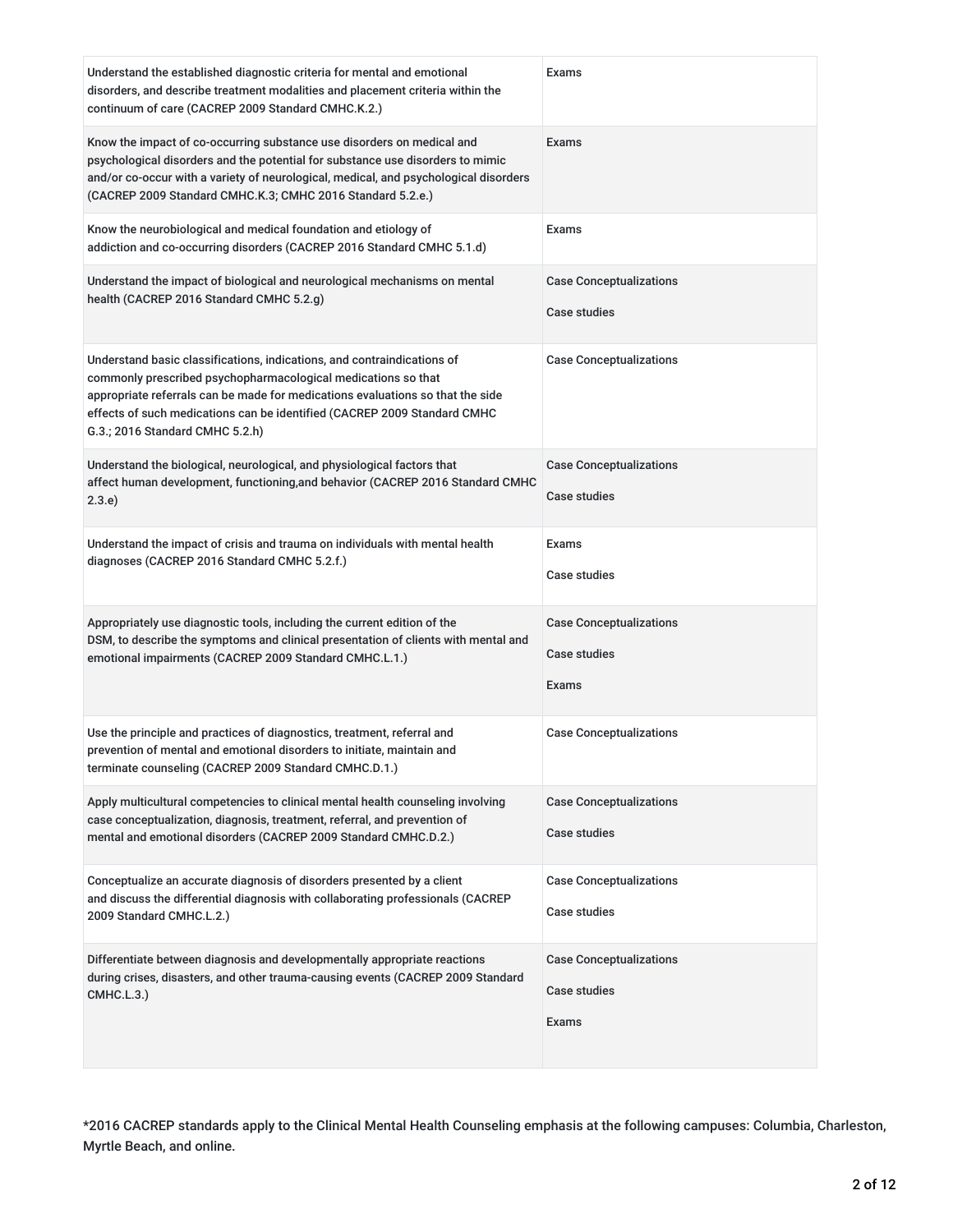\*\*2009 CACREP standards apply only to the Clinical Mental Health Counseling track at the Webster Groves campus.

While the program is neither accredited nor currently actively preparing for accreditation at other campuses, students at other campuses and/or enrolled in other tracks are still held to these standards as these represent best practices in the field of **counselor education.**

# **■** Materials

## Diagnostic and statistical manual of mental disorders (DSM-5)

**Author:** American Psychiatric Association **Edition:** 5 **ISBN:** 978-0-89042-555-8

### Case Conceptualization Mastering this Competency with Ease and **Confidence**

- o Authors: L. Sperry and J. Sperry, New York, NY: Routledge
- Edition: Second
- ISBN: 978-0367256654

**Essentials of Psychiatric Diagnosis: Responding to the Challenge of DSM-5**

- Authors: Allen Frances
- ISBN: 978-1462513482

# **E** Deliverables

### Group Case Conceptualization

Students will form in groups for a formal presentation to the class on a case conceptualization theory from the Sperry textbook. Students will select a topic from the following case conceptualization theories: Biopsychosocial, Cognitive-Behavioral, Dynamic, Adlerian, Acceptance & Commitment Therapy Case Conceptualization.

The formal presentation must include a PowerPoint presentation, hand-outs, and class activity. PowerPoints will be submitted to the instructor on the date of the presentation.

#### **The following rubric will be used to grade the Group Presentation:**

- 1. Oral presentation is clear, logical and organized. Presentation is a planned conversation paced for audience understanding. 5%
- 2. Speaker is comfortable in front of the class and can be heard by all. 5%
- 3. Speaker clarifies, restates, and responds to questions, summarizes and explains topic. 5%

Total: 15%

### Case Conceptualization Project

Students will select a case conceptualization theory from the Sperry textbook. Students will develop the case conceptualization project from viewing information on the character they will conceptualize via text material (from an actual client, if available). The case conceptualization will include client background information, description of the presenting problem to include the Mental Status Exam (MSE), multicultural considerations, a diagnosis (s) and identifying initial counseling goals. The MSE must include areas that address appearance, behavior, attitude, level of consciousness, orientation, speech and language, mood, affect, thought process, thought content, suicidality and homicidality, insight and judgment. Additional detailed information for this assignment will be provided in class.

Each student's case conceptualization report must use the APA format as defined in the APA Publication Manual, 6<sup>th</sup> Edition.

**The following rubric will be used to grade the Case Conceptualization Project**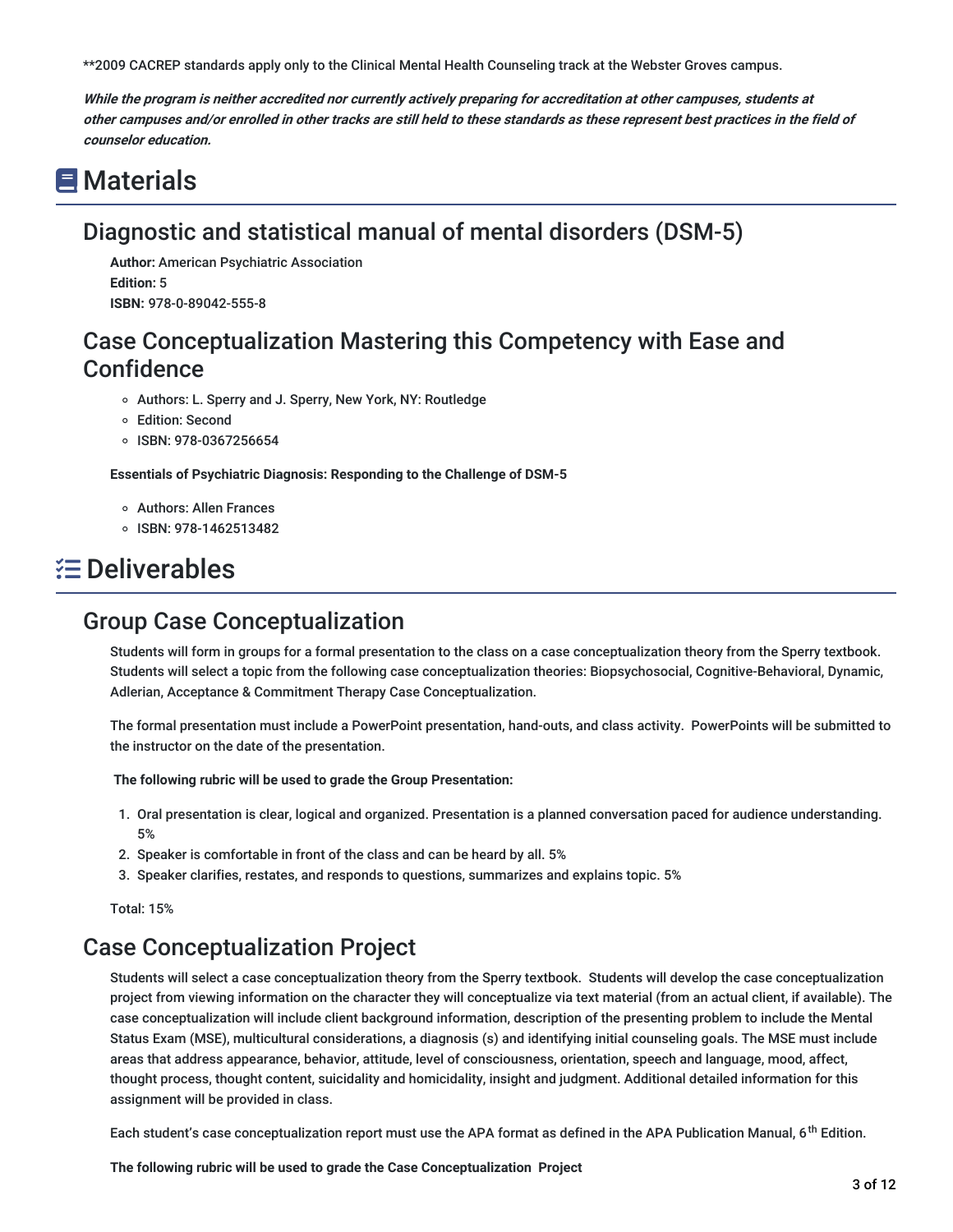- 1. Quality of writing is clear, precise and incorporates APA style. 10%
- 2. Student uses academic references to describe key concepts. 5%
- 3. Met guidelines for the assignment and incorporates themes of the

assignment to include multicultural issues. 5%

Total: 25%

### Exams

Two exams will be given during the term. Exam questions may include, but are not limited to, multiple choice, essay, and short answer questions. Exams may be in class or online, based upon the determination of the instructor.

### Case Studies - Clinical Interview - Intake Interview

#### **Case Studies**

Students will participate in case study exercises which include client demographic information as well as the presenting problem (s). Students will review and discuss the case study information and develop a diagnosis (s) and provisional treatment plan.

#### Total 5%

#### **Clinical Interview with Mental Status Exam (MSE)**

Each student will perform a clinical interview and extrapolate information for the MSE. The MSE areas will include client: appearance, behavior, speech & language, emotions-mood, orientation to reality, concentration and attention, thought processes, thought content, suicidality and homicidality, memory, judgment and insight. The MSE will include a diagnosis (or diagnosis) and provisional treatment plan as appropriate. Additional information for this assignment will be provided in class.

Each student's MSE report must use the APA format as defined in the APA Publication Manual, 6<sup>th</sup> Edition.

**The following rubric will be used to grade the Mental Status Examination.**

- 1. Quality of writing is clear, precise and incorporates APA style. 8%
- 2. Student uses academic references to describe key concepts. 6%
- 3. Met guidelines for the assignment and incorporates themes of the

assignment to include multicultural issues. 6%

#### Total: 15%

#### **Intake Interview & Presentation**

Students will complete a comprehensive intake interview. The intake interview will include the following client information: identifying information, presenting problem (s), other current problems and previous difficulties, present life situation, family of origin, current family, medical and counseling history and treatments, and additional information important to the client. A diagnosis (s) and a provisional treatment plan must be included.

Students will present their intake interview in a formal PowerPoint presentation to the class. Each student's intake interview report must use the APA format as defined in the APA Publication Manual, 6<sup>th</sup> Edition.

#### **The following rubric will be used to grade the Intake Interview Presentation:**

- 1. Oral presentation is clear, logical, and organized. Presentation is a planned conversation, paced for audience understanding. 5%
- 2. Speaker is comfortable in front of the class and can be heard by all. 2.5%
- 3. Speaker clarifies, restates, and responds to questions, summarizes and explains topic. 2.5%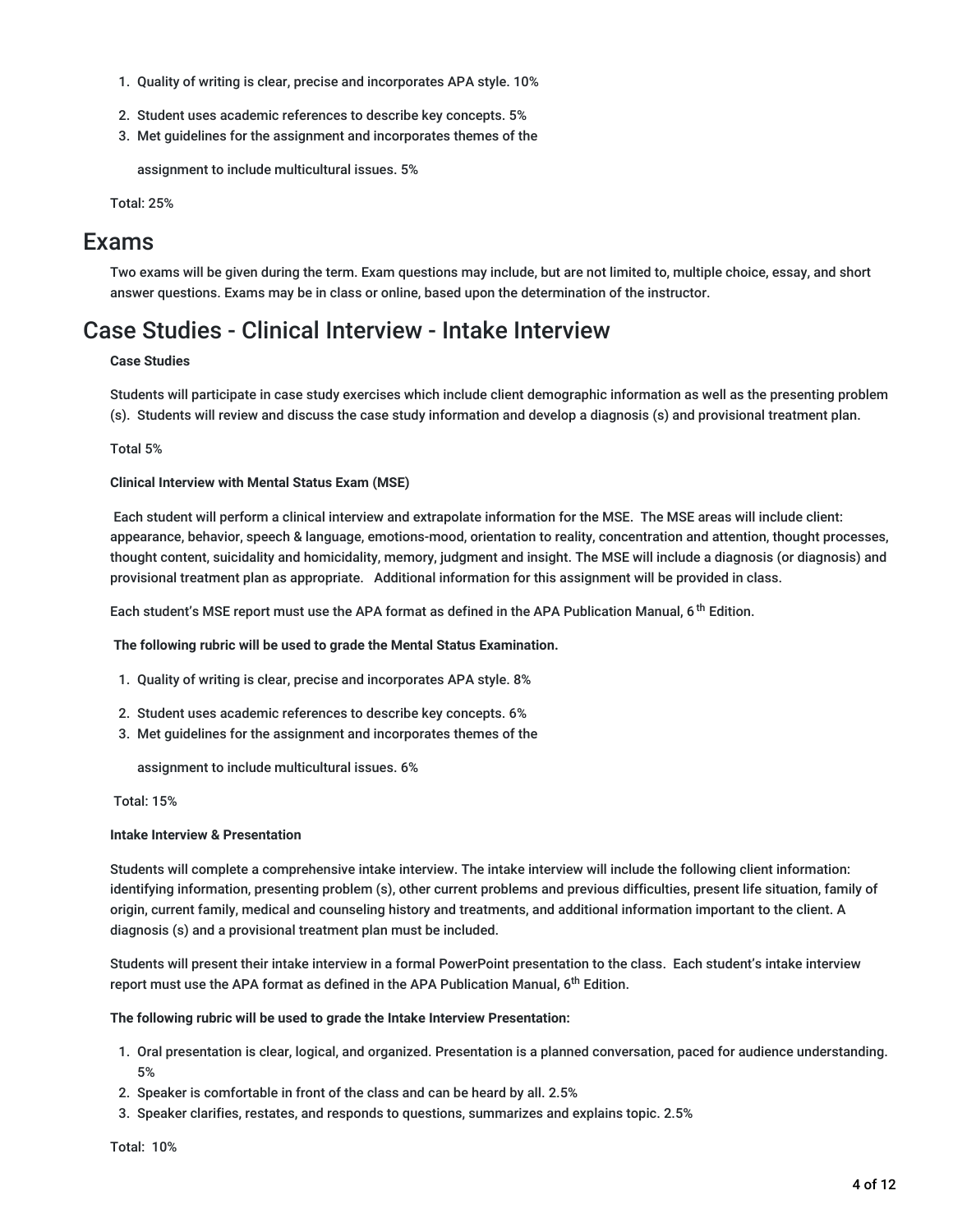**The following rubric will be used to grade the Intake Interview:**

- 1. Met guidelines for assignment. 5%
- 2. Quality of writing is clear, precise, and incorporates APA style. 2.5%
- 3. Student uses academic references to describe key concepts. 2.5%

Total: 15%

Total: 25%

# Evaluation

## **Criteria**

| <b>Type</b>                                | Weight | Topic | <b>Notes</b>        |
|--------------------------------------------|--------|-------|---------------------|
| <b>Mental Status Exam</b>                  | 15%    |       | <b>Case Studies</b> |
|                                            |        |       | 05%                 |
| <b>Intake Interview &amp; Presentation</b> | 25%    |       |                     |
| Quiz                                       | 15%    |       |                     |
| <b>Case Conceptualization Project</b>      | 25%    |       |                     |
| <b>Group Presentation</b>                  | 15%    |       |                     |

# **苗 Schedule**

| When                   | Topic | <b>Notes</b>                                                                                                                                                                                                                                                                                                            |
|------------------------|-------|-------------------------------------------------------------------------------------------------------------------------------------------------------------------------------------------------------------------------------------------------------------------------------------------------------------------------|
| Week 1 - 3/24 - ZOOM   |       | o Introductions and review of course syllabus<br>○ Assignment of Presentation Dates<br>o Lecture and Discussion<br>○ Frances Chapter 1- How to Use This Book<br>• Sperry Chapter 1- Case Conceptualizations<br>○ Mental Status Exam (MSE)<br>o Video                                                                    |
| Week 2 - 3/31 - ZOOM   |       | <b>Execture and Discussion</b><br>○ Frances Chapter 3- Depressive Disorders<br>o Sperry Chapter 2- Assessments and Diagnostic Formulations<br>• Sperry Chapter 3-Explanations and Clinical and Cultural Formulations<br>o Intake Assessment<br>• Clinical Case Study # 1 - apply DSM 5 Diagnostic Criteria (DSM Manual) |
| Week 3 - 4/7 In-Person |       | <b>o</b> Lecture and Discussion<br>○ Frances Chapter 16- Disorders Related to Physical Symptoms<br>• Sperry Chapter 4- Treatment Planning and Treatment Formulations<br>∘ Clinical Case Study # 2 - apply DSM 5 Diagnostic Criteria (DSM Manual)                                                                        |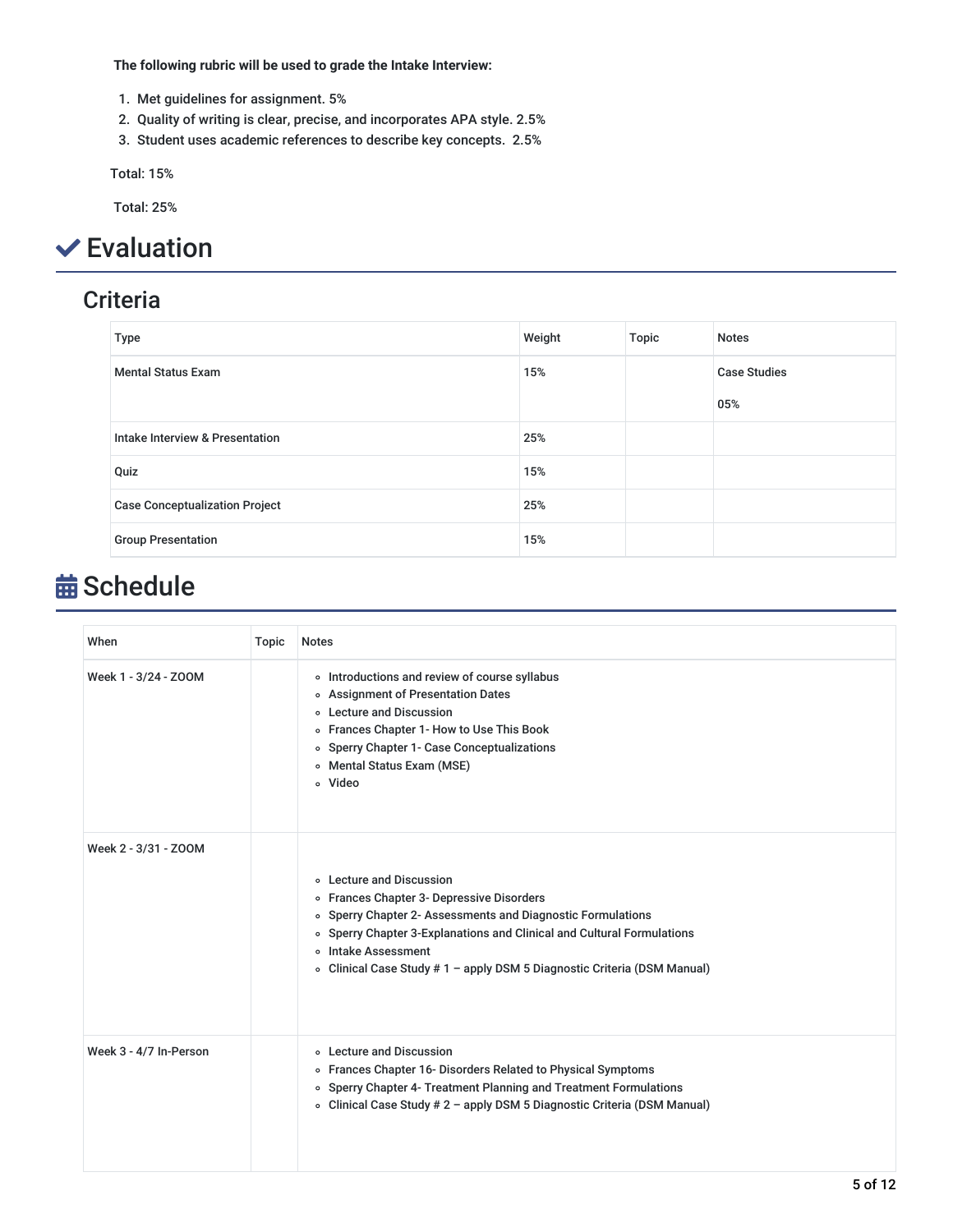| When                    | Topic | <b>Notes</b>                                                                                                                                                                                                                                                                                                                                                                                      |
|-------------------------|-------|---------------------------------------------------------------------------------------------------------------------------------------------------------------------------------------------------------------------------------------------------------------------------------------------------------------------------------------------------------------------------------------------------|
| Week 4 - 4/14 ZOOM      |       | ○ Lecture and Discussion<br>∘ Ouiz<br>o Frances Chapter 2- Disorders Usually First Diagnosed in Childhood and Adolescence<br>○ Sperry Chapter 6- Cognitive-Behavioral Case Conceptualization Presentation<br>o DSM 5 Disruptive, Impulse Control & Conduct Disorders461-480<br>o Clinical Case Study # 3 - apply DSM 5 Diagnostic Criteria (DSM Manual)<br><b>o</b> Intake Interview Presentation |
| Week 5 - 4/21 In-Person |       | <b>o</b> Biopsychosocial Case Conceptualization Presentation<br>○ Cognitive-Behavioral Case Conceptualization Presentation<br><b>o</b> Intake Interview Presentation<br>○ Due: Mental Status Examination (MSE)                                                                                                                                                                                    |
| Week 6 - 4/28 In-Person |       | ○ Frances Chapter 11- Personality Disorders<br>o Clinical Case Study # 4 - apply DSM 5 Diagnostic Criteria (DSM Manual)<br><b>ODynamic Case Conceptualization Presentation</b><br>o Intake Interview Presentation                                                                                                                                                                                 |
| Week 7 - 5/5 ZOOM       |       | ○ Lecture and Discussion:<br>○ Frances Chapter 7-Trauma and Stressor Related Disorders<br>o Adlerian Case Conceptualization Presentation<br>o Clinical Case Study # 5 - apply DSM 5 Diagnostic Criteria (DSM Manual)<br><b>o</b> Intake Interview Presentation                                                                                                                                    |
| Week 8 - 5/10 In-Person |       | ○ Lecture and Discussion:<br>○ Acceptance & Commitment Therapy Case Conceptualization<br>○ Frances Chapter 4-Bipolar Disorders<br><b>o</b> Intake Interview Presentation                                                                                                                                                                                                                          |
| Week 9 - 5/19 ZOOM      |       | · Due: Case Conceptualization Project<br><b>o</b> Intake Interview Presentation                                                                                                                                                                                                                                                                                                                   |

# **\* Course Policies**

### Course Attendance

The University reserves the right to drop a student who does not attend the first class. Any absence or tardiness in this accelerated program will result in a significant loss of learning. Students are expected to attend all class sessions of every course. One unexcused absence in this course may result in dropping the student one full letter grade with a second unexcused absence requiring that the student withdraw from the class. If it is too late to withdraw, the final grade will be an automatic F. Students are expected to write at a graduate level and come to class on time, having completed the reading assignments so they are prepared to ask questions and participate in all activities. Students coming to class late or leaving class early will be considered 'absent' for that class session unless approved in advance by the instructor.

## Participation

Participation is required in all counseling courses. Being prepared to participate in class is equivalent to being prepared to participate in counseling sessions with your clients. Students are expected to come to class having already read the assigned material and completed the assignments. Students are expected to be active participants in the learning process, exhibiting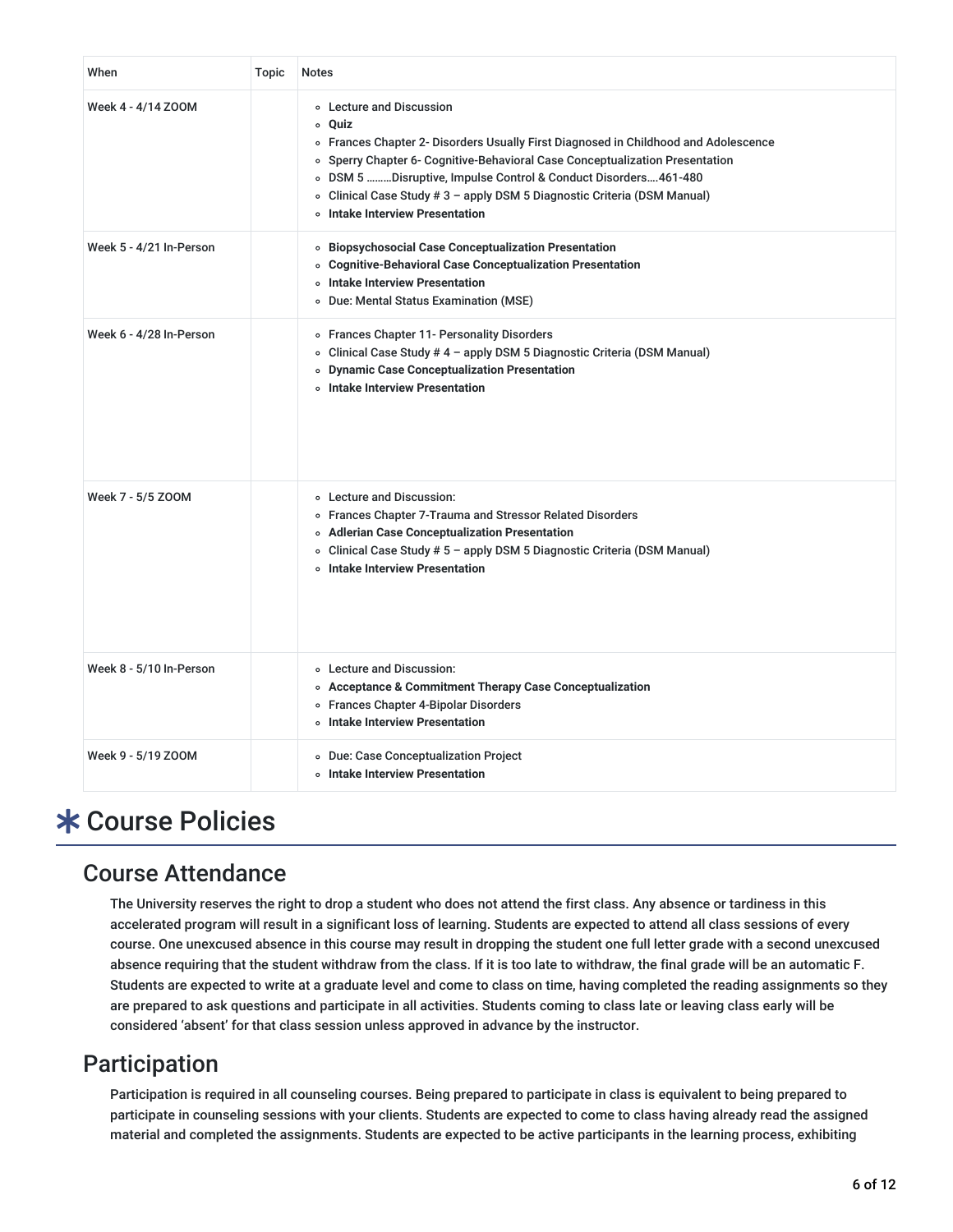attention, professionalism, and respect during discussions and other classroom activities. These are key behaviors for counselors; ensure you are evidencing them in class.

Additionally, counselors are often required to lead group counseling, educate large groups on various topics, present in court, and perform public presentations of various types. Students who have difficulty speaking out loud in class, making presentations to the class, and participating in class discussions regularly should seek guidance from their advisor about these concerns.

Students are subject to appropriate academic penalty for incomplete or unacceptable work, or for excessive or unexcused absences (see Course Attendance section for this). See the Grading section on individual course syllabi for further information.

## Use of Personal Electronic Devices

Turn off all cell phones during class unless otherwise advised by the instructor. Absolutely no: texting, taking of calls, emailing, unauthorized web activity, or social media use during class. If you have a potential emergency brewing during class time and need to be available by cell (sick child, dying relative, suicidal client) you are required to notify instructor at the beginning of class and take any call outside of class. More than one of these events will require a personal meeting with the instructor scheduled for non-class time.

### Expectations for writing competency

Writing competency is important in graduate school. As a graduate student and counselor in training, you have a responsibility to the profession and those you will be representing/serving to write professionally. Take this task seriously and consult the Academic Resource Center or enroll in a writing course if you are told you need assistance on writing assignments. The grade penalty will be heavy for lack of simple proofing of grammar, spelling, and APA formatting on all assignments. Please consult the rubric in the syllabus for specific grading impact.

## Subjective aspect of grading

The grading of this course includes a subjective component to it based upon the professional experience and expertise of the instructor. The Counseling faculty recognize that counseling skills, counselor effectiveness, and professionalism cannot be assessed in the same manner as academic performance in typical university coursework. Students completing this course should demonstrate marked progress toward the course objectives as noted above as well as be able to write coherently about counseling theories and techniques. Your final grade in this course will reflect not only your academic performance but also your counseling and interpersonal skill development as evaluated by the instructor. It is possible to excel academically and receive a less than satisfactory final grade. Thus, all grades will reflect a combination of objective and subjective assessment.

### Self-awareness, safety of disclosure, appropriate interpersonal skills and ACA Code of Ethics

This course is taught in a manner that provides a safe, welcoming and inclusive environment for students of all racial, ethnic, gender identities and variances, sexual orientations, economic classes, ages, ability statuses, and religions. Students are encouraged to use language and communication that is respectful and culturally appropriate.

In the interaction between class members, self-disclosure and personal examination will occur. All interactions fall under the same umbrella of confidentiality as do client/counselor relationships, i.e., what is discussed in the class stays in the class and is not discussed with other students outside of the course or friends. Maintaining confidentiality is the primary ethical principle of counselors and violations are serious.

We will be learning from each other in addition to the text throughout the semester. Therefore, it is important that everyone feels safe, comfortable, and free to discuss and elaborate on their thoughts around their developing knowledge and skills. In class, it is important for each of us to be respectful of one another's positions; relating to others in an empathic manner occurs in class just as with clients. You are encouraged to make your feelings and thoughts known, yet, to do so in a "counselor manner", i.e., respecting the position of listener while giving voice to your thoughts and using your budding counselor attending skills. This is an opportunity for you to practice and evidence your basic skills of empathy, warmth, genuineness, and congruence by communicating in a manner consistent with a good counselor. The building of trusting alliances with your classmates is as important as doing so with your clients. Therefore, you will be practicing some of the same skills when participating in class as in counseling sessions with your clients one day.

Further, openness to supervision and instruction by the faculty (or site supervisor) is an important element of counselor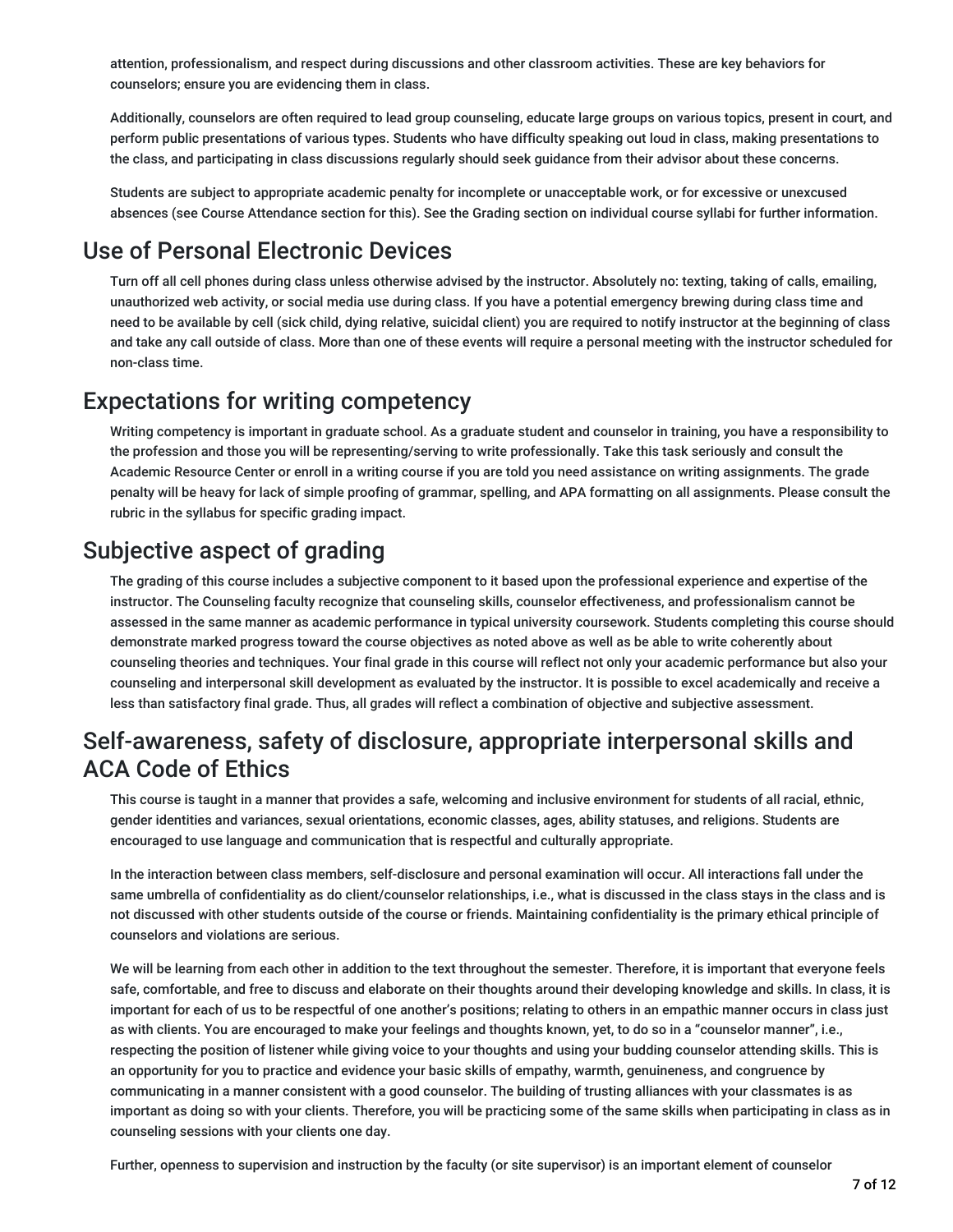development. Openness to supervision is defined as: accepting supervision—both individual and in class; recognizing your own personal strengths, weaknesses, biases, needs, and beliefs; sensing personal and professional impact on —both positive and negative; accepting and applying feedback from instructor; being proactive in seeking out needed experiences, feedback, etc.; and accepting feedback in a non-defensive manner with a professional attitude.

Students who do not evidence openness to supervision and or appropriate interpersonal skills are subject to remediation by the Counseling Advisory Committee at the campus. See the student handbook and or catalog for further detail.

#### **ACA Code of Ethics (2014)**

Counselors [Counselors-in-training] have <sup>a</sup> responsibility to read, understand, and follow the ACA Code of Ethics and adhere to applicable laws and regulations (see C.1.). Students and supervisees have <sup>a</sup> responsibility to understand and follow the ACA Code of Ethics. Students and supervisees have the same obligation to clients as those required of professional counselors (see F.5.a.).

## **Imergenal Policies**

### Academic Policies

Academic policies provide students with important rights and responsibilities. Students are expected to familiarize themselves with all academic policies that apply to them. Academic policies for undergraduate students can be found in the Undergraduate Studies Catalog; graduate students should review the Graduate Studies Catalog.

#### Undergraduate Studies Catalog

The Undergraduate Studies Catalog contains academic policies that apply to all undergraduate students. The *academic policies* and information section of the catalog contains important information related to **attendance, conduct, academic honesty, grades, and more**. If you are an undergraduate student, please review the catalog each academic year. The current Undergraduate Studies Catalog is at:

<http://www.webster.edu/catalog/current/undergraduate-catalog/> (http://www.webster.edu/catalog/current/undergraduatecatalog/)

#### Graduate Studies Catalog

The Graduate Studies Catalog contains academic policies that apply to all graduate students. The *academic policies* section of the catalog contains important information related to **conduct, academic honesty, grades, and more**. If you are a graduate student, please review the catalog each academic year. The current Graduate Studies Catalog is at:

http://www.webster.edu/catalog/current/graduate-catalog/ [\(http://www.webster.edu/catalog/current/graduate-catalog/\)](http://www.webster.edu/catalog/current/graduate-catalog/)

### Grading

The Grades section of the academic catalog outlines the various grading systems courses may use, including the information about the final grade reported for this class.

#### **Undergraduate**

http://www.webster.edu/catalog/current/undergraduate-catalog/academic-policies.html#grading [\(http://www.webster.edu/catalog/current/undergraduate-catalog/academic-policies.html#grading\)](http://www.webster.edu/catalog/current/undergraduate-catalog/academic-policies.html#grading)

#### **Graduate**

<https://webster.edu/catalog/current/graduate-catalog/academic-policies.html#gradingsystem> (https://webster.edu/catalog/current/graduate-catalog/academic-policies.html#gradingsystem)

#### Incomplete

There are important policies that govern grades of Incomplete (I), including the circumstances under which Incomplete grades are granted, deadlines for completion, and consequences should the remaining course work not be completed. It is the responsibility of a student who requests an Incomplete to ensure that they understand and follow the policies.

#### Grade Appeals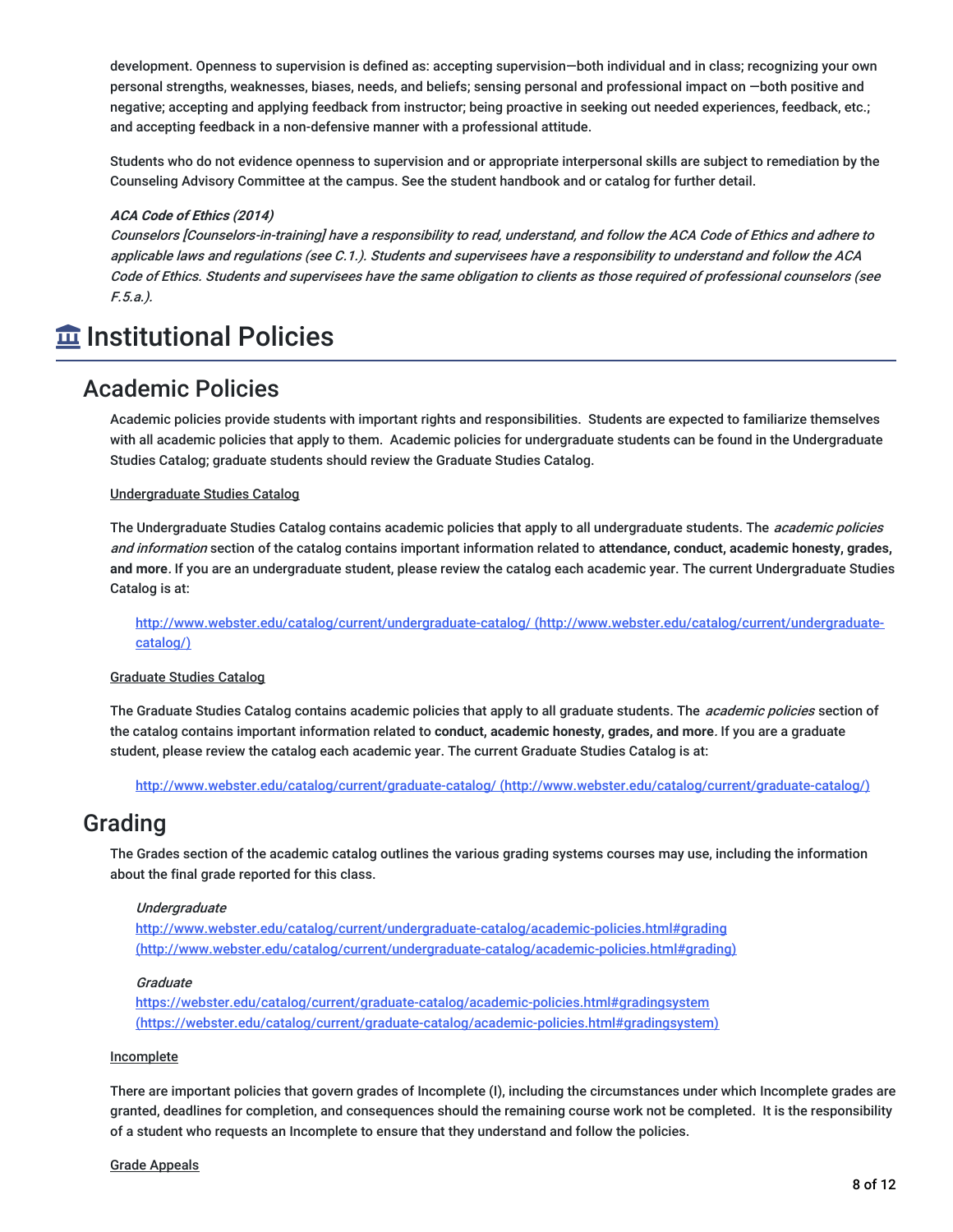Instructors are responsible for assigning grades, and student should discuss grade issues with the instructor. Policies and procedures for appealing grades are available in the appropriate catalog.

## Academic Honesty Policy

Webster University is committed to academic excellence. As part of our Statement of Ethics, we strive to preserve academic honor and integrity by repudiating all forms of academic and intellectual dishonesty, including cheating, plagiarism and all other forms of academic dishonesty. Academic dishonesty is unacceptable and is subject to a disciplinary response. Students are encouraged to talk to instructors about any questions they may have regarding how to properly credit others' work, including paraphrasing, quoting, and citation formatting. The university reserves the right to utilize electronic databases, such as Turnitin.com, to assist faculty and students with their academic work.

The university's Academic Honesty Policy is published in academic catalogs:

#### **Undergraduate**

<http://www.webster.edu/catalog/current/undergraduate-catalog/academic-policies.html> (http://www.webster.edu/catalog/current/undergraduate-catalog/academic-policies.html)

#### Graduate

<http://www.webster.edu/catalog/current/graduate-catalog/academic-policies.html> (http://www.webster.edu/catalog/current/graduate-catalog/academic-policies.html)

As a part of the university commitment to academic excellence, the Reeg Academic Resource Center provides student resources to become better acquainted with academic honesty and the tools to prevent plagiarism in its many forms:

https://websteru.sharepoint.com/sites/AcademicIntegrityAtWebster [\(https://websteru.sharepoint.com/sites/AcademicIntegrityAtWebster\)](https://websteru.sharepoint.com/sites/AcademicIntegrityAtWebster)

### Statement of Ethics

Webster University strives to be a center of academic excellence. The university makes every effort to ensure the following:

- The opportunity for students to learn and inquire freely
- The protection of intellectual freedom and the rights of professors to teach
- The advancement of knowledge through scholarly pursuits and relevant dialogue

To review Webster University's statement of ethics, see the Undergraduate Studies Catalog and the Graduate and Studies Catalog:

#### **Underaraduate**

http://www.webster.edu/catalog/current/undergraduate-catalog/overview.html#ethics [\(http://www.webster.edu/catalog/current/undergraduate-catalog/overview.html#ethics\)](http://www.webster.edu/catalog/current/undergraduate-catalog/overview.html#ethics)

#### **Graduate**

<http://www.webster.edu/catalog/current/graduate-catalog/ethics.html> (http://www.webster.edu/catalog/current/graduatecatalog/ethics.html)

### Important Academic Resources

#### Academic Accommodations and Support

At Webster University, we understand that all students learn differently and may have specific, often differing, learning needs. Some examples are doing rather than watching, being active instead of sitting still, and taking frequent breaks. For others, the professor needs to speak louder, give more clear instructions, and be understanding with health issues. Regardless of what makes learning easier for you, our goal is to provide the most accessible learning environment possible for each student. If there are any specific needs you'd like to make your instructors personally aware of, including any academic accommodations, please reach out to them directly.

Webster University supports students in several ways. Students with academic/learning, health, physical, and psychological disabilities and students who have accessibility concerns can reach out to Webster's Academic ADA Coordinator at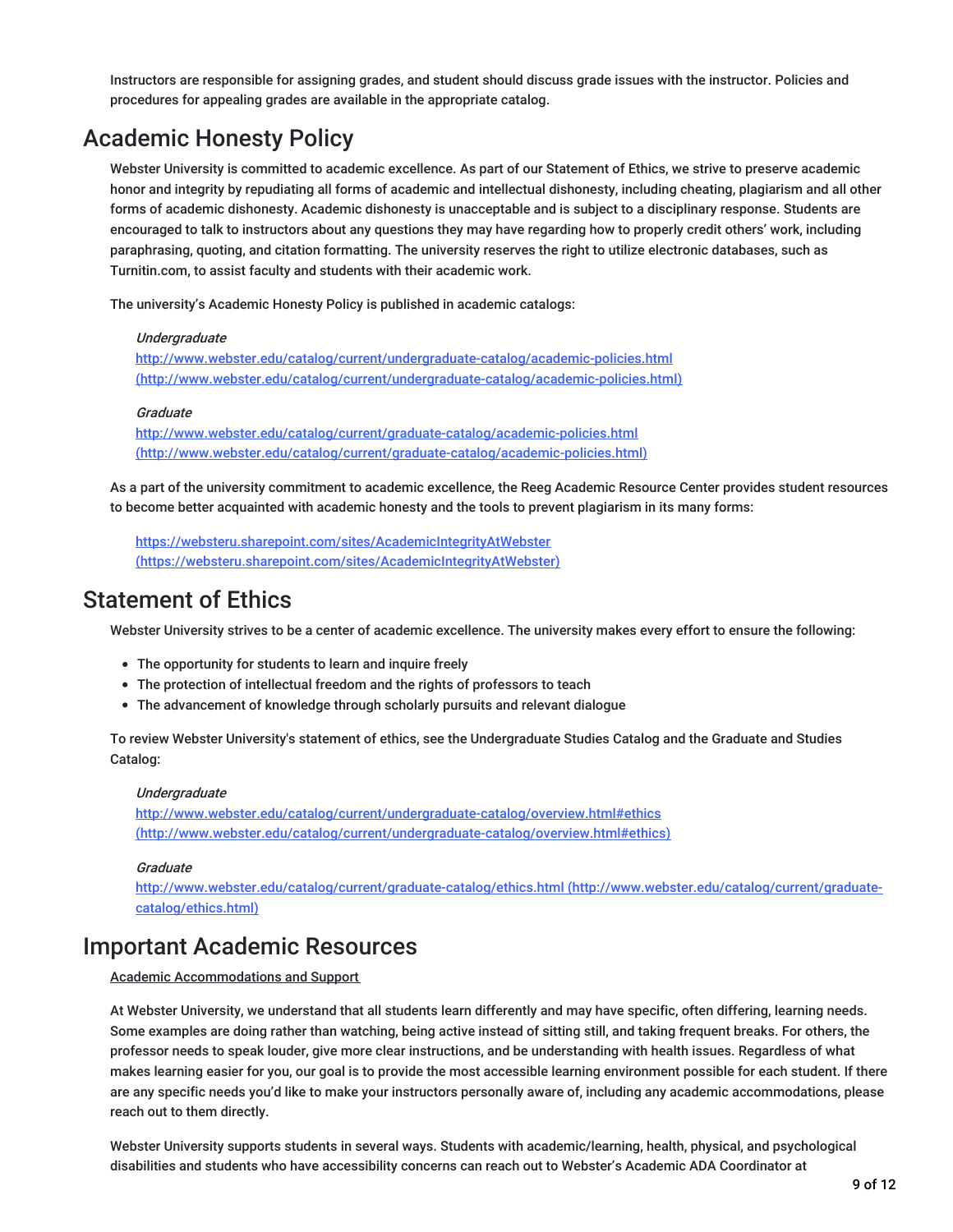[disability@webster.edu](mailto:disability@webster.edu). You can also reach out if you have any questions relating to accessibility.

Online resources through WorldClassRoom (Canvas) have a variety of accessibility tools, provided through a program called Ally, for both students and faculty. Ally is free and already incorporated into WorldClassRoom. It helps students who have visibility and attention challenges; who need easier access to course materials from mobile phones, tablets, electronic readers, etc.; or who need or prefer file types different from the format uploaded by the instructor. You can find more information about Ally at https://webster.edu/online/ally.php [\(https://webster.edu/online/ally.php\)](https://webster.edu/online/ally.php).

Life circumstances can make focusing on education, or anything else, difficult. For this reason, several additional resources and services are available to students at no cost:

- 1. Reeg Academic Resource Center (https://websteru.sharepoint.com/sites/ReegARC [\(https://websteru.sharepoint.com/sites/ReegARC\)\)](https://websteru.sharepoint.com/sites/ReegARC)
	- o Academic Counseling: [academiccounseling@webster.edu](mailto:academiccounseling@webster.edu)
	- o Assistive Technology: [atacr@webster.edu](mailto:atacr@webster.edu)
	- o Disability Accommodations: [disabilty@webster.edu](mailto:disabilty@webster.edu)
	- o Testing Center: [arc@webster.edu](mailto:arc@webster.edu)
	- o Tutoring: [tutoring@webster.edu](mailto:tutoring@webster.edu)
	- o Writing services: [writing@webster.edu](mailto:writing@webster.edu)
- 2. Counseling and Life Development [\(https://www.webster.edu/student-counseling.php](https://www.webster.edu/student-counseling.php) (https://www.webster.edu/studentcounseling.php)): 314-968-7030 or [counselingld@webster.edu](mailto:counselingld@webster.edu) (these contact methods are non-confidential, but appointments are confidential)

Lastly, circumstances change. If, at any point throughout your education, you find that something is making learning difficult for you, please reach out to your instructor directly and/or to Webster's ADA team. It is never too late to ask for accommodations. We entirely support you and want you to have the best and most accessible education possible.

#### Student Success Portal

Webster University's Student Success Portal, powered by Starfish, is a communications tool to connect students with faculty members and campus support services. It allows faculty and staff members to communicate with you regarding academic achievements as well as areas where support may be helpful. You may use the portal to contact faculty and staff members for assistance and to arrange meetings. Activity in the portal will be communicated to your Webster University email account. The Student Success Portal is available via your course home page in WorldClassRoom or via Connections. Learn more about the Student Success Portal at [https://www.legacy.webster.edu/success/students.html.](https://www.legacy.webster.edu/success/students.html) (https://www.legacy.webster.edu/success/students.html)

#### University Library

Webster University Library is dedicated to supporting the research needs and intellectual pursuits of students throughout the university's worldwide network. Resources include print and electronic books, journal articles, online databases, DVDs and streaming video, CDs and streaming music, datasets, and other specialized information. Services include providing materials at no cost and research help for basic questions to in-depth exploration of resources. The gateway to all of these resources and services is http://library.webster.edu [\(http://library.webster.edu/\)](http://library.webster.edu/). For support navigating the library's resources, see http://libanswers.webster.edu/ [\(http://libanswers.webster.edu/\)](http://libanswers.webster.edu/) for the many ways to contact library staff.

### Drops and Withdrawals

Drop and withdrawal policies dictate processes for students who wish to unenroll from a course. Students must take proactive steps to unenroll; informing the instructor is not sufficient, nor is failing to attend. In the early days of the term or semester, students may DROP a course with no notation on their student record. After the DROP deadline, students may WITHDRAW from a course; in the case of a WITHDRAW, a grade of W appears on the student record. After the WITHDRAW deadline, students may not unenroll from a course. Policies and a calendar of deadlines for DROP and WITHDRAW are at:

#### Undergraduate

http://www.webster.edu/catalog/current/undergraduate-catalog/enrollment.html [\(http://www.webster.edu/catalog/current/undergraduate-catalog/enrollment.html\)](http://www.webster.edu/catalog/current/undergraduate-catalog/enrollment.html)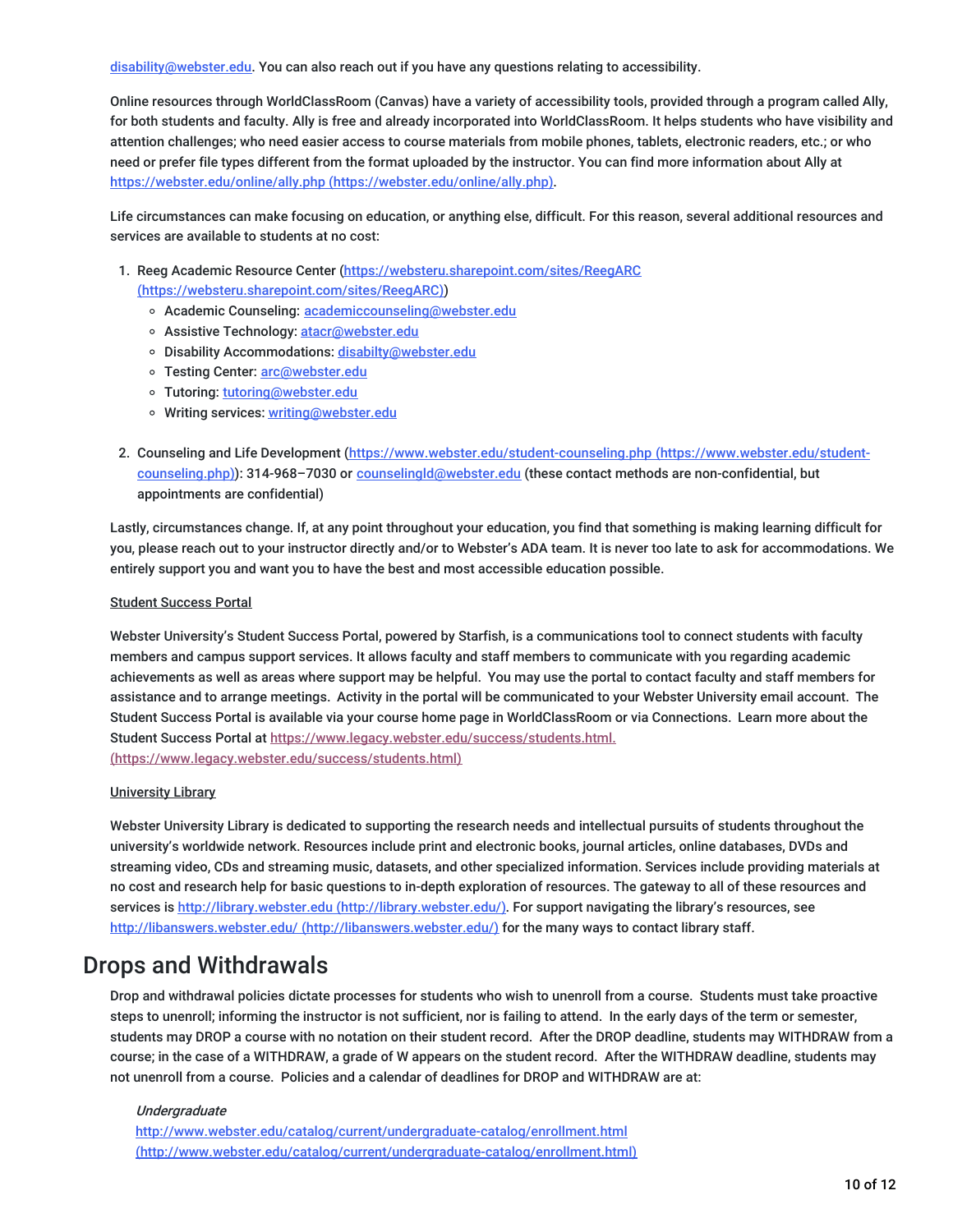#### **Graduate**

<http://www.webster.edu/catalog/current/graduate-catalog/enrollment.html> (http://www.webster.edu/catalog/current/graduate-catalog/enrollment.html)

Academic Calendar - http://www.webster.edu/academics/academic-calendar/ [\(http://www.webster.edu/academics/academic-calendar/\)](http://www.webster.edu/academics/academic-calendar/)

Current tuition rates, policies, and procedures, including details of pro-rated tuition refunds, are available in the "Tuition, Fees, and Refunds" section of Webster's Academic Catalogs:

#### Undergraduate

<http://www.webster.edu/catalog/current/undergraduate-catalog/tuition.html> (http://www.webster.edu/catalog/current/undergraduate-catalog/tuition.html)

#### Graduate

<http://www.webster.edu/catalog/current/graduate-catalog/tuition.html> (http://www.webster.edu/catalog/current/graduatecatalog/tuition.html)

### Student Handbook and Other Important Policies

Student handbook and other non-academic policies may apply to you and may impact your experience in this class. Such policies include the student code of conduct, privacy, technology and communications, and more. Please review the handbook each year and be aware of policies that apply to you. The handbook is available at:

http://www.webster.edu/student-handbook/ [\(http://www.webster.edu/student-handbook/\)](http://www.webster.edu/student-handbook/)

#### Sexual Assault, Harassment, and Other Sexual Offenses

Webster University makes every effort to educate the community to prevent sexual assault, harassment, and other sexual offenses from occurring, and is committed to providing support to those affected when this behavior does occur. To access information and resources or to review the Policy on Sexual Assault, Harassment, and Other Sexual Offenses, visit:

https://webster.edu/titleix/policy.php [\(https://webster.edu/titleix/policy.php\)](https://webster.edu/titleix/policy.php)

### Research on Human Subjects

The Webster University Institutional Review Committee (IRB) is responsible for the review of all research on human subjects. The IRB process applies to all Webster University faculty, staff, and students and must be completed prior to any contact with human subjects. For more information on the IRB, visit:

https://www.legacy.webster.edu/irb/ [\(https://www.legacy.webster.edu/irb/\)](https://www.legacy.webster.edu/irb/)

### Course Evaluations

At the end of this course, you will have the opportunity to provide feedback about your experience. Your input is extremely valuable to the university, your instructor, and the department that offers this course. Please provide your honest and thoughtful evaluation, as it helps the university to provide the best experience possible for all of its students.

### Important Technology Information

#### Connections Accounts

Webster University provides all students, faculty, and staff with a University email account through Connections. Students are expected to activate their Connections account and regularly check incoming university email. Students may choose to have their University email forwarded to an alternate email address. Connections account holders can call the Help Desk (314-246-5995 or toll free at 1-866-435-7270) for assistance with this setup. Instructions are also provided on the Information Technology website at:

https://www.webster.edu/technology/service-desk/ [\(http://www.webster.edu/technology/service-desk/\)](http://www.webster.edu/technology/service-desk/)

WorldClassRoom